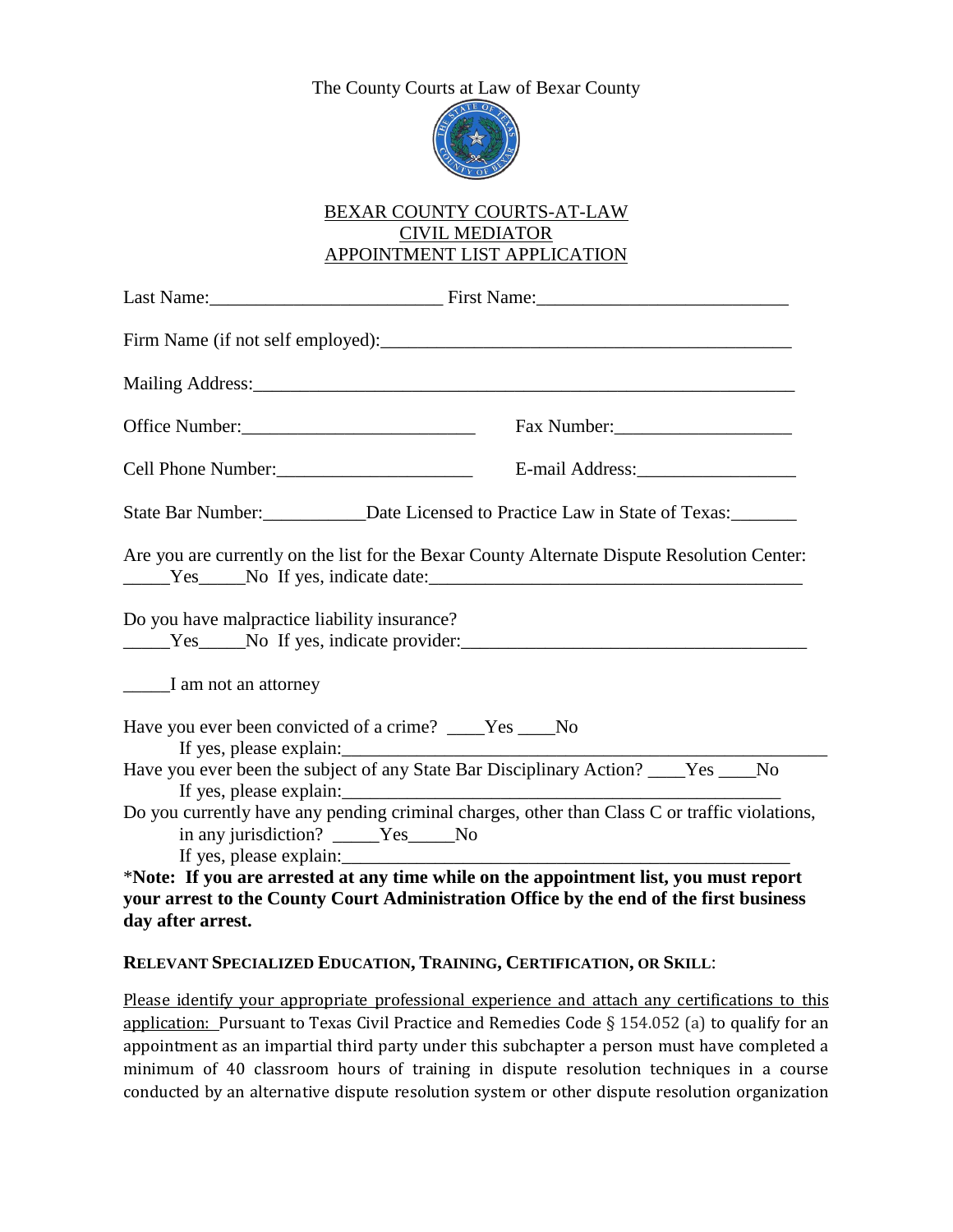approved by the court making the appointment. In appropriate circumstances, a court may in its discretion appoint a person as an impartial third party who does not qualify under Subsection (a) if the court bases its appointment on legal or other professional training or experience in particular dispute resolution processes\_\_\_\_\_\_\_\_\_\_\_\_\_\_\_\_\_\_\_\_\_\_\_\_\_\_\_\_\_\_\_\_\_\_\_\_\_\_\_\_\_\_\_\_\_\_\_\_\_\_\_\_\_\_\_

\_\_\_\_\_\_\_\_\_\_\_\_\_\_\_\_\_\_\_\_\_\_\_\_\_\_\_\_\_\_\_\_\_\_\_\_\_\_\_\_\_\_\_\_\_\_\_\_\_\_\_\_\_\_\_\_\_\_\_\_\_\_\_\_\_\_\_\_\_\_\_\_\_\_\_\_\_\_\_\_\_\_\_\_\_\_\_\_\_\_\_\_\_\_\_\_\_\_\_\_\_\_\_\_\_\_\_\_\_\_\_\_\_\_\_\_\_\_\_\_\_\_\_\_\_\_\_\_\_\_\_\_\_ \_\_\_\_\_\_\_\_\_\_\_\_\_\_\_\_\_\_\_\_\_\_\_\_\_\_\_\_\_\_\_\_\_\_\_\_\_\_\_\_\_\_\_\_\_\_\_\_\_\_\_\_\_\_\_\_\_\_\_\_\_\_\_\_\_\_\_\_\_\_\_\_\_\_\_ \_\_\_\_\_\_\_\_\_\_\_\_\_\_\_\_\_\_\_\_\_\_\_\_\_\_\_\_\_\_\_\_\_\_\_\_\_\_\_\_\_\_\_\_\_\_\_\_\_\_\_\_\_\_\_\_\_\_\_\_\_\_\_\_\_\_\_\_\_\_\_\_\_\_\_ \_\_\_\_\_\_\_\_\_\_\_\_\_\_\_\_\_\_\_\_\_\_\_\_\_\_\_\_\_\_\_\_\_\_\_\_\_\_\_\_\_\_\_\_\_\_\_\_\_\_\_\_\_\_\_\_\_\_\_\_\_\_\_\_\_\_\_\_\_\_\_\_\_\_\_

**In addition to your certification for mediation training, please attach a current resume, a fee schedule on amounts that you charge for mediation, and the types of cases that you have experience mediating (e.g.,, Personal Injury, civil damages, business litigation, eviction, etc).** 

LANGUAGE:

\_\_\_\_\_ Spanish

Other: Please specify

In each case in which the appointment of a mediator is necessary because the parties to the case are unable to agree on a mediator, a court using a rotation system shall appoint the person whose name appears first on the mediator list maintained by the court. **The use of the mediator list maintained by the court is not required if the appointment of that person as mediator is agreed on by the parties and approved by the court or in complex matters.** 

**Complex matters**: On finding good cause, the court may appoint a person included on the applicable list whose name does not appear first on the list, or a person who meets statutory or other requirements to serve on the case and who is not included on the list, if the appointment of that person as attorney ad litem, guardian ad litem, mediator, or guardian is required on a complex matter because the person: (1) possesses relevant specialized education, training, certification, skill, language proficiency, or knowledge of the subject matter of the case; (2) has relevant prior involvement with the parties or case; or(3) is in a relevant geographic location.

Please note any other areas of expertise to consider in regard to appointments in complex

\_\_\_\_\_\_\_\_\_\_\_\_\_\_\_\_\_\_\_\_\_\_\_\_\_\_\_\_\_\_\_\_\_\_\_\_\_\_\_\_\_\_\_\_\_\_\_\_\_\_\_\_\_\_\_\_\_\_\_\_\_\_\_\_\_\_\_\_\_\_\_\_ \_\_\_\_\_\_\_\_\_\_\_\_\_\_\_\_\_\_\_\_\_\_\_\_\_\_\_\_\_\_\_\_\_\_\_\_\_\_\_\_\_\_\_\_\_\_\_\_\_\_\_\_\_\_\_\_\_\_\_\_\_\_\_\_\_\_\_\_\_\_\_\_

matters:

**\*It is in the discretion of the County Court Judges hearing civil matters to deny an applicant to serve on the mediator list for any good cause. Individuals may also be removed from the mediator list for failure to perform the duties as a mediator or failure to satisfy the requirements herein or for any good cause as determined by a majority of the County Court Judges hearing civil matters.**